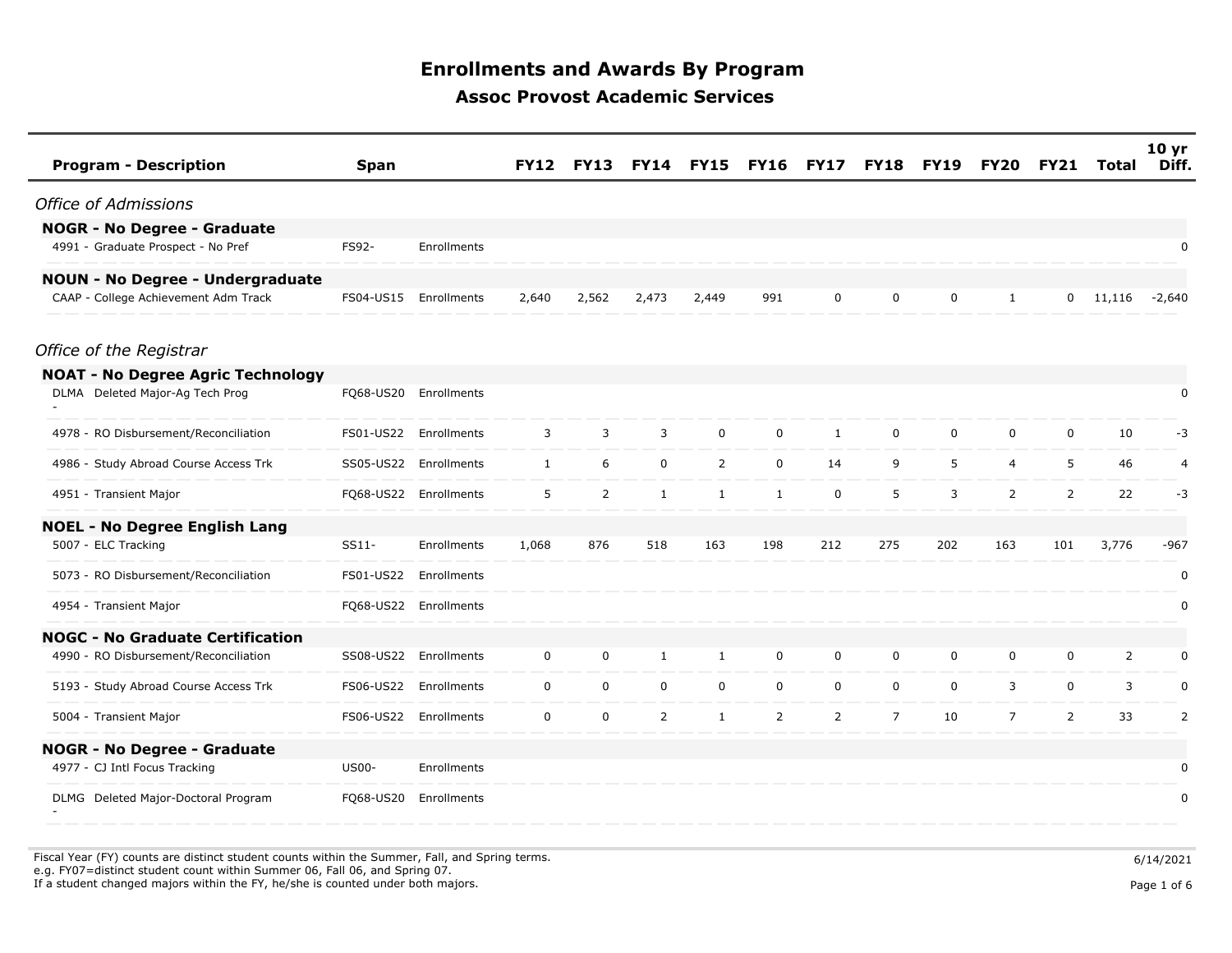| <b>Program - Description</b>                | <b>Span</b>  |                       | <b>FY12</b>    | <b>FY13</b>    | <b>FY14</b>    | <b>FY15</b>    | <b>FY16</b>    | <b>FY17</b>    | <b>FY18</b>    | <b>FY19</b>  | FY <sub>20</sub> | <b>FY21</b>    | Total        | 10 <sub>yr</sub><br>Diff. |
|---------------------------------------------|--------------|-----------------------|----------------|----------------|----------------|----------------|----------------|----------------|----------------|--------------|------------------|----------------|--------------|---------------------------|
| DLMJ - Deleted Major-Master's Program       | FQ68-US20    | Enrollments           |                |                |                |                |                |                |                |              |                  |                |              | $\pmb{0}$                 |
| 5001 - Dubai Tracking                       | <b>FS08-</b> | Enrollments           | 21             | 16             | 12             | 3              | 3              | 2              | $\mathbf{1}$   | $\mathbf 0$  | $\mathbf 0$      | $\mathbf 0$    | 58           | $-21$                     |
| MCF2 MasterCard Found Scholars Trck         | FS12-        | Enrollments           | $\mathbf 0$    | 5              | 13             | 23             | 30             | 33             | 35             | 25           | 13               | $\overline{7}$ | 184          | $\overline{7}$            |
| 4983 - RO Disbursement/Reconciliation       | FS01-US22    | Enrollments           | 5              | $\overline{7}$ | 5              | $\overline{4}$ | 3              | $\overline{4}$ | 4              | 3            | 3                | 5              | 43           | 0                         |
| 4995 - Study Abroad Course Access Trk       | US02-US22    | Enrollments           | 231            | 241            | 228            | 206            | 200            | 205            | 209            | 138          | 163              | 73             | 1,894        | $-158$                    |
| 4952 - Transient Major                      | FQ68-US22    | Enrollments           | 393            | 391            | 303            | 279            | 223            | 176            | 148            | 80           | 62               | 26             | 2,081        | $-367$                    |
| DUAL Undergraduate/Graduate Track           | FS12-        | Enrollments           | $\mathbf 0$    | $\overline{2}$ | $\overline{2}$ | 5              | $\overline{7}$ | 5              | $\overline{2}$ | $\mathbf 0$  | $\mathbf 0$      | $\mathbf 0$    | 23           | 0                         |
| 5006 - ZJU 3+1+X Prog Post-Bach Track       | <b>FS08-</b> | Enrollments           | $\overline{7}$ | 4              | 5              | 6              | $\overline{7}$ | $\overline{4}$ | $\overline{2}$ | $\mathbf{1}$ | $\mathbf 0$      | $\mathbf 0$    | 36           | $-7$                      |
| 5005 - ZJU 3+1+X Prog Pre-Bach Track        | <b>FS08-</b> | Enrollments           | $\mathbf{1}$   | 5              | 5              | 5              | 3              | 3              | 3              | $\mathbf{1}$ | $\overline{2}$   | $\overline{2}$ | 30           | $\mathbf{1}$              |
| <b>NOHG - No Degree - Visiting GR</b>       |              |                       |                |                |                |                |                |                |                |              |                  |                |              |                           |
| 4970 - Visiting GR - Non MSU Crdt           | SS95-        | Enrollments           | 68             | 59             | 81             | 103            | 101            | 91             | 90             | 99           | 89               | 79             | 860          | 11                        |
| <b>NOHM - No Degree Human Med</b>           |              |                       |                |                |                |                |                |                |                |              |                  |                |              |                           |
| 4980 - RO Disbursement/Reconciliation       | FS01-US22    | Enrollments           | $\mathbf 0$    | $\mathsf 0$    | $\mathsf 0$    | $\pmb{0}$      | $\mathbf{1}$   | $\pmb{0}$      | $\mathbf 0$    | $\mathsf 0$  | 0                | $\mathbf 0$    | $\mathbf{1}$ | 0                         |
| 4985 - Study Abroad Course Access Trk       | SS05-US22    | Enrollments           | 64             | 62             | 37             | 44             | 36             | 43             | 35             | 38           | 46               | $\mathbf 0$    | 405          | -64                       |
| 4955 - Transient Major                      |              | FQ68-US22 Enrollments |                |                |                |                |                |                |                |              |                  |                |              | 0                         |
| <b>NOHU - No Degree - Visiting UN</b>       |              |                       |                |                |                |                |                |                |                |              |                  |                |              |                           |
| 8506 - BTAA Online Course Initiative        | FS20-        | Enrollments           | $\mathbf 0$    | 0              | 0              | 0              | $\Omega$       | $\mathbf 0$    | $\mathbf 0$    | $\mathbf 0$  | $\mathbf 0$      | 93             | 93           | 93                        |
| 4971 - Visiting UN - Non MSU Crdt           | SS95-        | Enrollments           | $\mathbf 0$    | $\overline{2}$ | $\mathbf{1}$   | 16             | 27             | 38             | 55             | 66           | 95               | 73             | 373          | 73                        |
| <b>NOLD - No Degree MSU Law Lifelong</b>    |              |                       |                |                |                |                |                |                |                |              |                  |                |              |                           |
| 4993 - Transient Major                      | FS96-US22    | Enrollments           |                |                |                |                |                |                |                |              |                  |                |              | $\pmb{0}$                 |
| <b>NOLG - No Degree - Lifelong Graduate</b> |              |                       |                |                |                |                |                |                |                |              |                  |                |              |                           |
| 5002 - Dubai Tracking                       | <b>FS08-</b> | Enrollments           | 4              | $\mathbf{1}$   | 0              | $\mathbf 0$    | $\mathbf 0$    | $\mathbf 0$    | 0              | 1            | $\mathbf 0$      | 0              | 6            | $-4$                      |

Fiscal Year (FY) counts are distinct student counts within the Summer, Fall, and Spring terms.  $6/14/2021$ e.g. FY07=distinct student count within Summer 06, Fall 06, and Spring 07.

If a student changed majors within the FY, he/she is counted under both majors. Page 2 of 6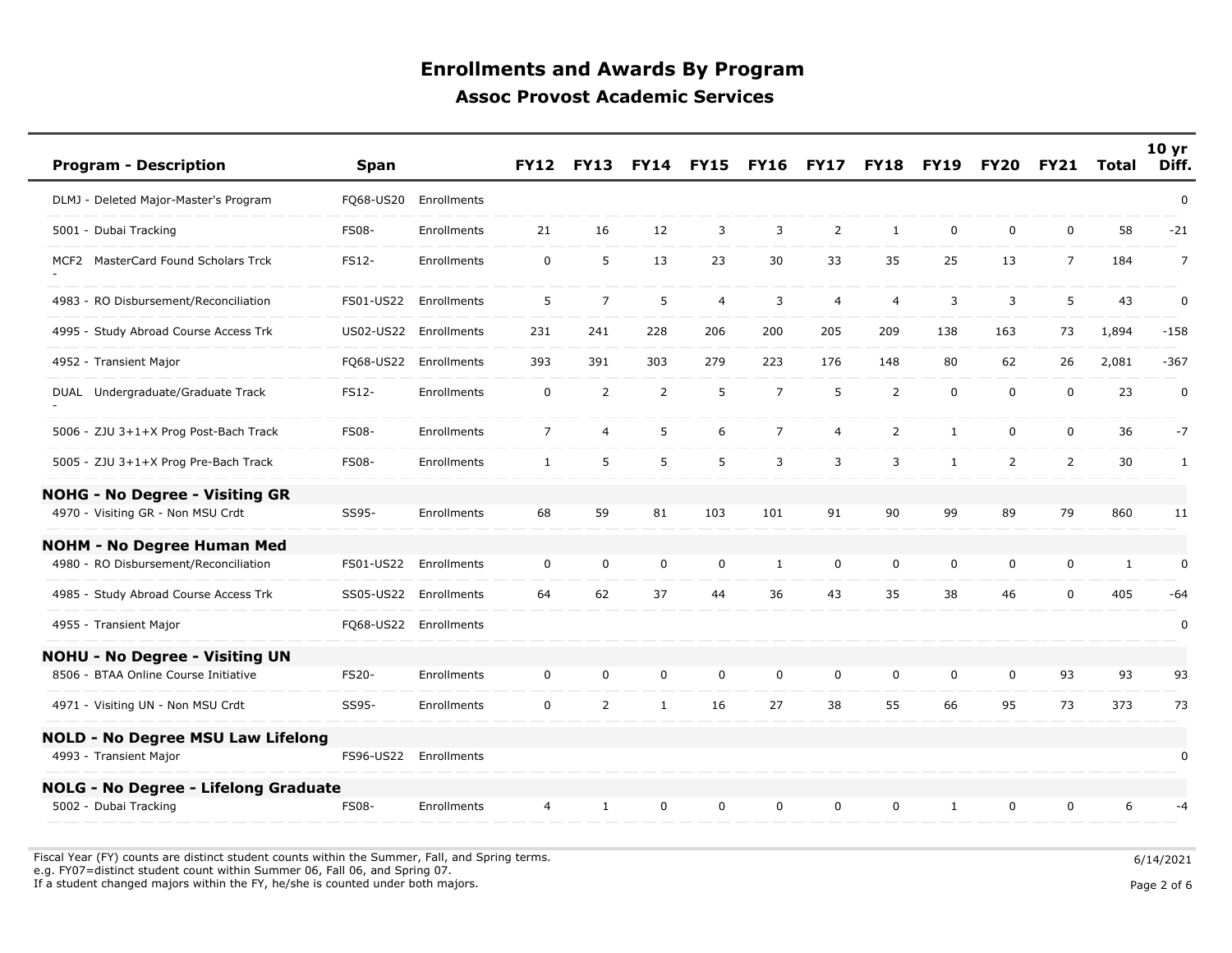| <b>Program - Description</b>            | <b>Span</b>  |                       | <b>FY12</b>    | <b>FY13</b>  | <b>FY14</b>    | <b>FY15</b>    | <b>FY16</b>    | <b>FY17</b>    | <b>FY18</b>  | <b>FY19</b>    | <b>FY20</b>    | <b>FY21</b>    | Total          | 10 <sub>yr</sub><br>Diff. |
|-----------------------------------------|--------------|-----------------------|----------------|--------------|----------------|----------------|----------------|----------------|--------------|----------------|----------------|----------------|----------------|---------------------------|
| 4992 - Nursing PMSN Tracking            | FS92-        | <b>Enrollments</b>    |                |              |                |                |                |                |              |                |                |                |                | 0                         |
| 4989 - RO Disbursement/Reconciliation   | SS08-US22    | Enrollments           | $\mathbf 0$    | $\mathbf{1}$ | $\mathbf 0$    | $\mathbf 0$    | 0              | $\mathbf{1}$   | $\mathbf 0$  | $\mathbf 0$    | $\mathbf 0$    | 0              | $\overline{2}$ | 0                         |
| 4997 - Study Abroad Course Access Trk   | US02-US22    | Enrollments           | 9              | 12           | 10             | $\overline{7}$ | 5              | $\overline{7}$ | 6            | 12             | 3              | $\mathbf 0$    | 71             | -9                        |
| NOLU - No Degree - Lifelong Undergrad   |              |                       |                |              |                |                |                |                |              |                |                |                |                |                           |
| 5003 - Dubai Tracking                   | <b>FS08-</b> | Enrollments           |                |              |                |                |                |                |              |                |                |                |                | 0                         |
| 4988 - RO Disbursement/Reconciliation   | SS08-US22    | Enrollments           |                |              |                |                |                |                |              |                |                |                |                | $\pmb{0}$                 |
| 4996 - Study Abroad Course Access Trk   |              | US02-US22 Enrollments | 31             | 55           | 46             | 27             | 31             | 23             | 25           | 24             | 18             | $\mathbf{1}$   | 281            | $-30$                     |
| <b>NOOM - No Degree Osteo Med</b>       |              |                       |                |              |                |                |                |                |              |                |                |                |                |                           |
| 4981 - RO Disbursement/Reconciliation   | FS01-US22    | Enrollments           | $\mathbf 0$    | 0            | $\mathbf 0$    | $\mathbf 0$    | $\mathbf 0$    | $\mathbf{1}$   | $\mathbf{1}$ | $\mathbf 0$    | $\mathbf 0$    | $\mathbf 0$    | 2              | 0                         |
| 4984 - Study Abroad Course Access Trk   | SS05-US22    | Enrollments           | 70             | 88           | 92             | 77             | 93             | 123            | 109          | 147            | 106            | 26             | 931            | -44                       |
| 4956 - Transient Major                  |              | FQ68-US22 Enrollments |                |              |                |                |                |                |              |                |                |                |                | $\pmb{0}$                 |
| <b>NOUN - No Degree - Undergraduate</b> |              |                       |                |              |                |                |                |                |              |                |                |                |                |                           |
| ANII - Am Indian Recruit/Retent Track   | FS98-        | Enrollments           |                |              |                |                |                |                |              |                |                |                |                | 0                         |
| 4973 - Bailey Scholars Tracking         | SS98-        | Enrollments           | 43             | 29           | 6              | $\overline{2}$ | $\mathsf{O}$   | $\mathbf{1}$   | $\mathbf 0$  | $\mathsf 0$    | $\mathbf 0$    | $\overline{2}$ | 83             | $-41$                     |
| 4975 - Class Connection Tracking        | FS99-        | Enrollments           | 12             | 6            | $\overline{4}$ | 3              | $\overline{2}$ | $\overline{2}$ | $\mathbf{1}$ | $\overline{2}$ | $\overline{2}$ | $\mathbf{1}$   | 35             | $-11$                     |
| 4976 - Class Control Tracking           | FS99-        | Enrollments           | $\mathsf{O}$   | 1            | $\mathbf 0$    | $\mathbf 0$    | $\mathbf 0$    | $\pmb{0}$      | $\mathbf 0$  | $\mathbf 0$    | $\mathbf 0$    | 0              | $\mathbf{1}$   | 0                         |
| CAMP Coll Assist Migrant Prog-Track     | <b>FS00-</b> | Enrollments           | 253            | 253          | 253            | 256            | 236            | 241            | 243          | 240            | 227            | 203            | 2,405          | $-50$                     |
| 8066 - Cornerstone & Residential Exp    | FS12-        | Enrollments           | $\mathbf 0$    | 872          | 1,286          | 2,387          | 2,139          | 1,783          | 1,299        | 637            | 129            | 38             | 10,570         | 38                        |
| 5000 - Dubai Tracking                   | <b>FS08-</b> | Enrollments           | $\overline{2}$ | $\mathbf 0$  | $\mathbf 0$    | $\mathbf 0$    | $\mathbf 0$    | $\mathbf 0$    | $\mathbf 0$  | $\mathbf 0$    | $\mathbf 0$    | $\mathbf 0$    | $\overline{2}$ | $-2$                      |
| 4974 - Emerging Scholars Tracking       | FS92-        | Enrollments           | 414            | 312          | 190            | 91             | 30             | 19             | 12           | 8              | 3              | $\mathbf{1}$   | 1,080          | $-413$                    |
| 4969 - Eve Prg Computer Sci Track       | FS96-        | Enrollments           | $\mathbf 0$    | $\mathbf{1}$ | $\mathbf{1}$   | $\mathbf{1}$   | $\mathbf{1}$   | $\mathbf 0$    | 0            | $\mathbf 0$    | $\mathbf 0$    | $\mathbf 0$    | $\overline{4}$ | $\mathbf 0$               |
| TRIO - Federal SSS Participant Track    | FS92-        | Enrollments           | 1,161          | 1,136        | 1,060          | 813            | 724            | 647            | 660          | 512            | 502            | 447            | 7,662          | $-714$                    |

Fiscal Year (FY) counts are distinct student counts within the Summer, Fall, and Spring terms.

e.g. FY07=distinct student count within Summer 06, Fall 06, and Spring 07.

If a student changed majors within the FY, he/she is counted under both majors.

Page 3 of 6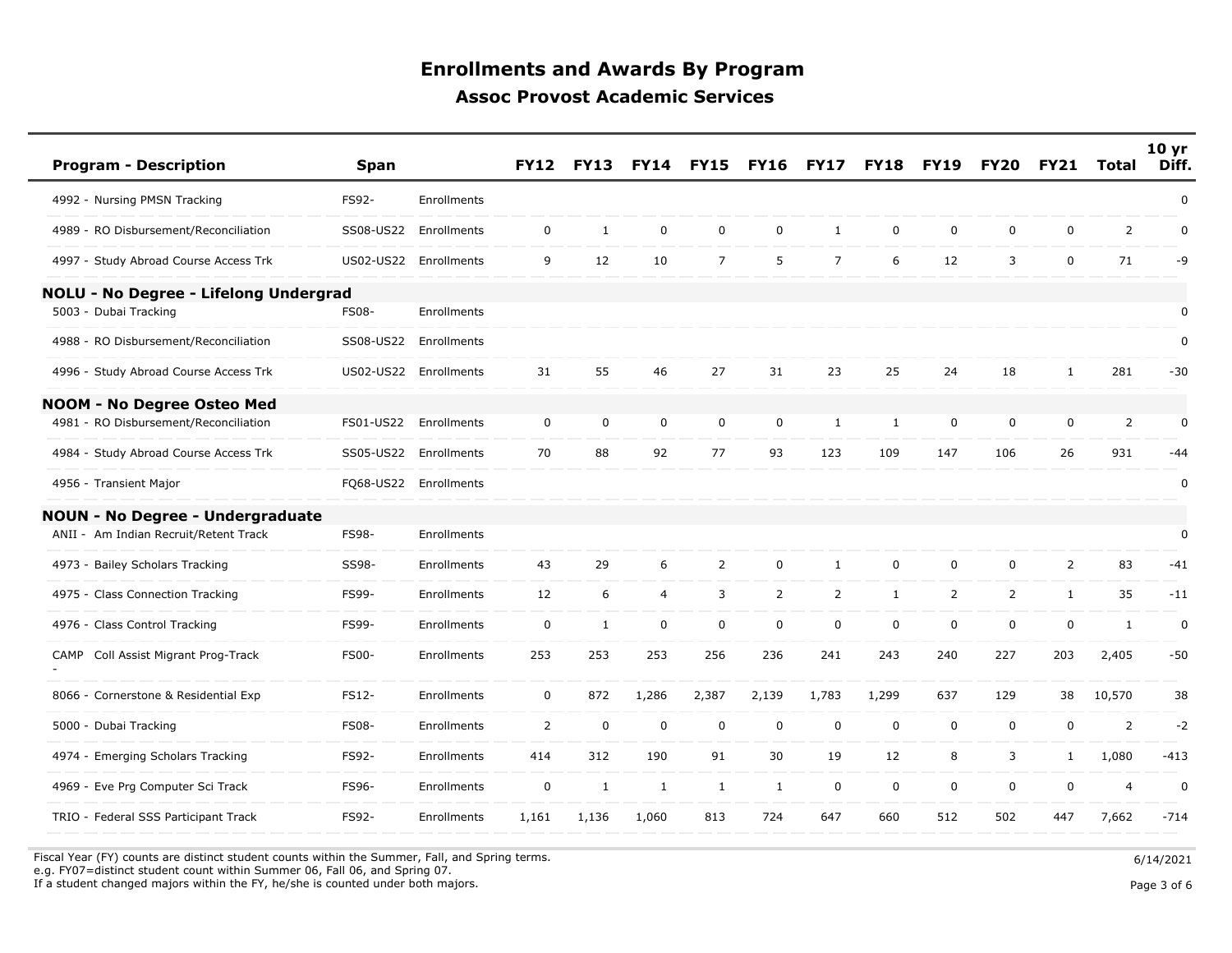| <b>Program - Description</b>                  | <b>Span</b>  |             | <b>FY12</b>    | <b>FY13</b>  | <b>FY14</b> | <b>FY15</b>    | <b>FY16</b>    | <b>FY17</b>    | <b>FY18</b> | <b>FY19</b> | <b>FY20</b> | <b>FY21</b>  | Total        | 10 <sub>yr</sub><br>Diff. |
|-----------------------------------------------|--------------|-------------|----------------|--------------|-------------|----------------|----------------|----------------|-------------|-------------|-------------|--------------|--------------|---------------------------|
| TRIE - Federal TRIO SSS Eligible Trck         | FS14-        | Enrollments | 0              | 0            | 0           | 232            | 343            | 217            | 326         | 167         | 263         | 326          | 1,874        | 326                       |
| <b>MasterCard Found Scholars Trck</b><br>MCF1 | FS12-        | Enrollments | $\mathbf 0$    | 2            | 19          | 39             | 59             | 78             | 91          | 71          | 51          | 31           | 441          | 31                        |
| Residential Opt Sci&Engr-Track<br>4959 -      | FS94-FS12    | Enrollments | 974            | 555          | 152         | 46             | $\mathbf{0}$   | 0              | 0           | $\mathbf 0$ | $\Omega$    | $\mathbf{1}$ | 1,728        | $-973$                    |
| 4972 - Residential Option - A&L Track         | FS97-        | Enrollments | $\overline{2}$ | 3            | $\mathbf 0$ | 1              | $\overline{2}$ | 0              | $\mathbf 0$ | $\mathbf 0$ |             | 1            | 10           | $-1$                      |
| 4979 - RO Disbursement/Reconciliation         | <b>FS01-</b> | Enrollments | 8              | 12           | 26          | 6              | $\overline{7}$ | $\overline{4}$ | 10          | 8           | 15          | 14           | 110          | 6                         |
| 4958 - Star Tracking                          | <b>FS94-</b> | Enrollments | $\mathbf 0$    | $\mathbf 0$  | $\mathbf 0$ | $\mathbf 0$    | $\Omega$       | $\Omega$       | $\mathbf 0$ | 1           |             | -1           | 3            | $\mathbf{1}$              |
| 4994 - Study Abroad Course Access Trk         | <b>US02-</b> | Enrollments | 2,031          | 2,189        | 2,250       | 2,421          | 2,433          | 2,498          | 2,506       | 2,517       | 2,649       | 701          | 22,195       | $-1,330$                  |
| 4967 - Sumr Univ Prog-Excel Reg-Track         | WQ88-        | Enrollments | 1              | $\mathbf{1}$ | 0           | 0              | $\Omega$       | $\mathbf{1}$   |             | 0           | 0           | $\Omega$     | 4            | $-1$                      |
| 4953 - Transient Major                        | FQ68-        | Enrollments | 71             | 90           | 78          | 78             | 68             | 84             | 87          | 83          | 45          | 330          | 1,014        | 259                       |
| <b>NOVM - No Degree Vet Med</b>               |              |             |                |              |             |                |                |                |             |             |             |              |              |                           |
| 4982 - RO Disbursement/Reconciliation         | FS01-US22    | Enrollments | $\mathbf 0$    | 0            | $\mathbf 0$ | 0              | 1              | 0              | $\mathbf 0$ | 0           | $\Omega$    | 0            | $\mathbf{1}$ | 0                         |
| Study Abroad Course Access Trk<br>4999        | US02-US22    | Enrollments | 3              | 2            | $\mathbf 0$ | $\overline{4}$ | 2              | 0              | 8           | 17          | 10          | 0            | 46           | $-3$                      |
| 4957 - Transient Major                        | FQ68-US22    | Enrollments |                |              |             |                |                |                |             |             |             |              |              | 0                         |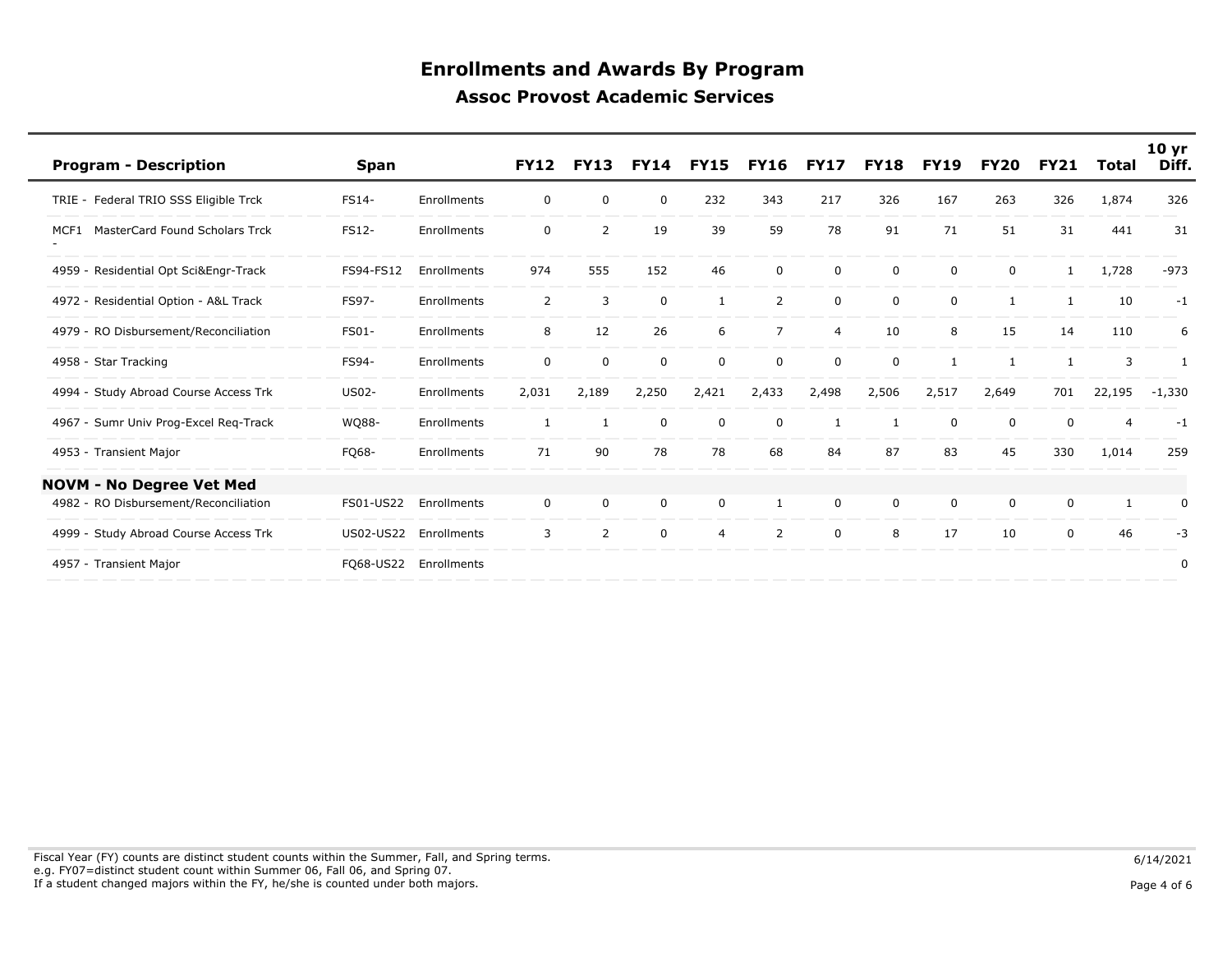| <b>Program - Description</b>                                | <b>Span</b>                                  |             | <b>FY12 FY13</b> |                |                  |              |             |             |             | FY14 FY15 FY16 FY17 FY18 FY19 FY20 FY21 Total |                |                     | 10 <sub>yr</sub><br>Diff.           |
|-------------------------------------------------------------|----------------------------------------------|-------------|------------------|----------------|------------------|--------------|-------------|-------------|-------------|-----------------------------------------------|----------------|---------------------|-------------------------------------|
| <b>Totals for</b><br><b>Assoc Provost Academic Services</b> |                                              | <b>FY12</b> | <b>FY13</b>      |                | <b>FY14 FY15</b> | <b>FY16</b>  | <b>FY17</b> | <b>FY18</b> | <b>FY19</b> | <b>FY20</b>                                   |                | FY21 Total          | $\overline{10}$ yr $\vert$<br>Diff. |
|                                                             | No Degree - Graduate                         |             |                  |                |                  |              |             |             |             |                                               |                |                     |                                     |
|                                                             | Enrollments                                  | 658         | 671              | 573            | 531              | 476          | 432         | 404         | 248         | 243                                           | 113            | 4,349               | $-545$                              |
|                                                             | No Degree - Lifelong Graduate                |             |                  |                |                  |              |             |             |             |                                               |                |                     |                                     |
|                                                             | Enrollments                                  | 13          | 14               | 10             | $\overline{7}$   | 5            | 8           | 6           | 13          | 3                                             | $\mathbf 0$    | 79                  | $-13$                               |
|                                                             | No Degree - Lifelong Undergrad               |             |                  |                |                  |              |             |             |             |                                               |                |                     |                                     |
|                                                             | Enrollments                                  | 31          | 55               | 46             | 27               | 31           | 23          | 25          | 24          | 18                                            | $\mathbf{1}$   | 281                 | $-30$                               |
|                                                             |                                              |             |                  |                |                  |              |             |             |             |                                               |                |                     |                                     |
|                                                             | No Degree - Undergraduate                    |             |                  |                |                  |              |             |             |             |                                               |                |                     |                                     |
|                                                             | Enrollments                                  | 7,612       | 8,024            | 7,798          | 8,825            | 7,035        | 5,575       | 5,236       | 4,246       | 3,889                                         |                | 2,097 60,337 -5,515 |                                     |
|                                                             | <b>No Degree - Visiting GR</b>               |             |                  |                |                  |              |             |             |             |                                               |                |                     |                                     |
|                                                             | Enrollments                                  | 68          | 59               | 81             | 103              | 101          | 91          | 90          | 99          | 89                                            | 79             | 860                 | 11                                  |
|                                                             | <b>No Degree - Visiting UN</b>               |             |                  |                |                  |              |             |             |             |                                               |                |                     |                                     |
|                                                             | Enrollments                                  | 0           | $\overline{2}$   | $\mathbf{1}$   | 16               | 27           | 38          | 55          | 66          | 95                                            | 166            | 466                 | 166                                 |
|                                                             | <b>No Degree Agric Technology</b>            |             |                  |                |                  |              |             |             |             |                                               |                |                     |                                     |
|                                                             | Enrollments                                  | 9           | 11               | $\overline{4}$ | 3                | $\mathbf{1}$ | 15          | 14          | 8           | 6                                             | $\overline{7}$ | 78                  | $-2$                                |
|                                                             |                                              |             |                  |                |                  |              |             |             |             |                                               |                |                     |                                     |
|                                                             | <b>No Degree English Lang</b><br>Enrollments | 1,068       | 876              | 518            | 163              | 198          | 212         | 275         | 202         | 163                                           | 101            | 3,776               | $-967$                              |
|                                                             |                                              |             |                  |                |                  |              |             |             |             |                                               |                |                     |                                     |
|                                                             | <b>No Degree Human Med</b>                   |             |                  |                |                  |              |             |             |             |                                               |                |                     |                                     |
|                                                             | Enrollments                                  | 64          | 62               | 37             | 44               | 37           | 43          | 35          | 38          | 46                                            | $\mathbf{0}$   | 406                 | $-64$                               |
|                                                             | <b>No Degree MSU Law Lifelong</b>            |             |                  |                |                  |              |             |             |             |                                               |                |                     |                                     |
|                                                             | Enrollments                                  |             |                  |                |                  |              |             |             |             |                                               |                |                     | $\mathbf 0$                         |
|                                                             | No Degree Osteo Med                          |             |                  |                |                  |              |             |             |             |                                               |                |                     |                                     |
|                                                             | Enrollments                                  | 70          | 88               | 92             | 77               | 93           | 124         | 110         | 147         | 106                                           | 26             | 933                 | $-44$                               |
|                                                             |                                              |             |                  |                |                  |              |             |             |             |                                               |                |                     |                                     |

Fiscal Year (FY) counts are distinct student counts within the Summer, Fall, and Spring terms.<br>e.g. FY07=distinct student count within Summer 06, Fall 06, and Spring 07. If a student changed majors within the FY, he/she is counted under both majors. Page 5 of 6